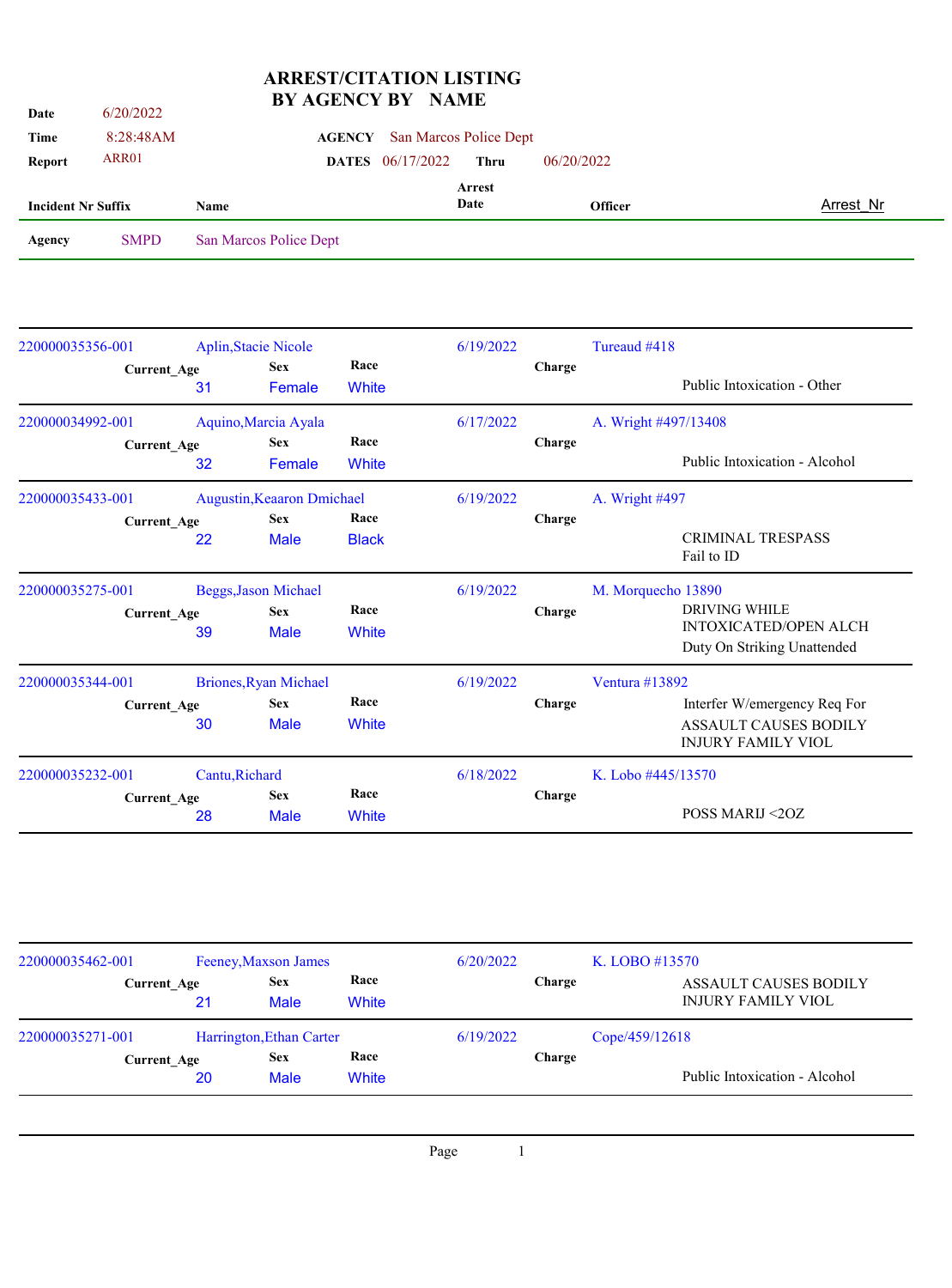## **ARREST/CITATION LISTING BY AGENCY BY NAME**

| <b>Date</b>               | 6/20/2022   | DI AULIVUI DI NAME      |      |                        |                |           |
|---------------------------|-------------|-------------------------|------|------------------------|----------------|-----------|
| Time                      | 8:28:48AM   | <b>AGENCY</b>           |      | San Marcos Police Dept |                |           |
| Report                    | ARR01       | <b>DATES</b> 06/17/2022 |      | <b>Thru</b>            | 06/20/2022     |           |
|                           |             |                         |      | Arrest                 |                |           |
| <b>Incident Nr Suffix</b> |             | Name                    | Date |                        | <b>Officer</b> | Arrest Nr |
| Agency                    | <b>SMPD</b> | San Marcos Police Dept  |      |                        |                |           |
|                           |             |                         |      |                        |                |           |
|                           |             |                         |      |                        |                |           |
|                           |             |                         |      |                        |                |           |

| 220000035378-001 |                    |    | Hodgson, Richard Matt     |                        | 6/19/2022 |               | Bennett 13023 |                                             |
|------------------|--------------------|----|---------------------------|------------------------|-----------|---------------|---------------|---------------------------------------------|
|                  | <b>Current_Age</b> | 33 | <b>Sex</b><br><b>Male</b> | Race<br><b>Unknown</b> |           | <b>Charge</b> |               | CRIMINAL TRESPASS                           |
| 220000035290-001 |                    |    | Kluting, Brandon Lee      |                        | 6/19/2022 |               | George 13730  |                                             |
|                  | <b>Current_Age</b> | 25 | <b>Sex</b><br><b>Male</b> | Race<br>White          |           | Charge        |               | DRIVING WHILE INTOXICATED                   |
| 220000035402-001 |                    |    | Montes, Ryan Enrique      |                        | 6/19/2022 |               | Bennett 13023 |                                             |
|                  | <b>Current_Age</b> |    | <b>Sex</b>                | Race                   |           | Charge        |               |                                             |
|                  |                    | 21 | <b>Male</b>               | White                  |           |               |               | UNLAWFUL RESTRAINT<br>ASSAULT CAUSES BODILY |
| 220000035047-001 |                    |    | Montoya, Samson           |                        | 6/18/2022 |               | Wisener 12586 |                                             |
|                  | <b>Current Age</b> |    | <b>Sex</b>                | Race                   |           | <b>Charge</b> |               |                                             |
|                  |                    | 21 | <b>Male</b>               | White                  |           |               |               | Public Intoxication - Other                 |
| 220000034905-002 |                    |    | Nuncio, Misty Diane       |                        | 6/17/2022 |               | Tureaud #418  | <b>CITATION</b>                             |
|                  | Current Age        | 38 | <b>Sex</b><br>Female      | Race<br>White          |           | <b>Charge</b> |               | Theft Prop $>=\$100<\$750$                  |

| 220000035263-001 |                    | Rowland, Corey Paige      |              |           |        | <b>Bennett 13023</b>                                    |  |  |
|------------------|--------------------|---------------------------|--------------|-----------|--------|---------------------------------------------------------|--|--|
|                  | <b>Current Age</b> | <b>Sex</b><br><b>Male</b> | Race         |           | Charge |                                                         |  |  |
|                  | 39                 |                           | White        |           |        | Public Intoxication - Alcohol                           |  |  |
| 220000035489-001 |                    | Rowland, Corey Paige      |              | 6/20/2022 |        | Poirier 405/13752                                       |  |  |
|                  | <b>Current Age</b> | <b>Sex</b>                | Race         |           | Charge |                                                         |  |  |
|                  | 39                 | <b>Male</b>               | <b>White</b> |           |        | Public Intoxication - Alcohol                           |  |  |
| 220000035370-001 |                    | Sausedo Cruz, Ivan        |              | 6/19/2022 |        | A. Wright #497                                          |  |  |
|                  | <b>Current Age</b> | <b>Sex</b>                | Race         |           | Charge |                                                         |  |  |
|                  | 32                 | <b>Male</b>               | White        |           |        | <b>FORGERY GOVT/NATIONAL</b><br>Fail To Identify Giving |  |  |